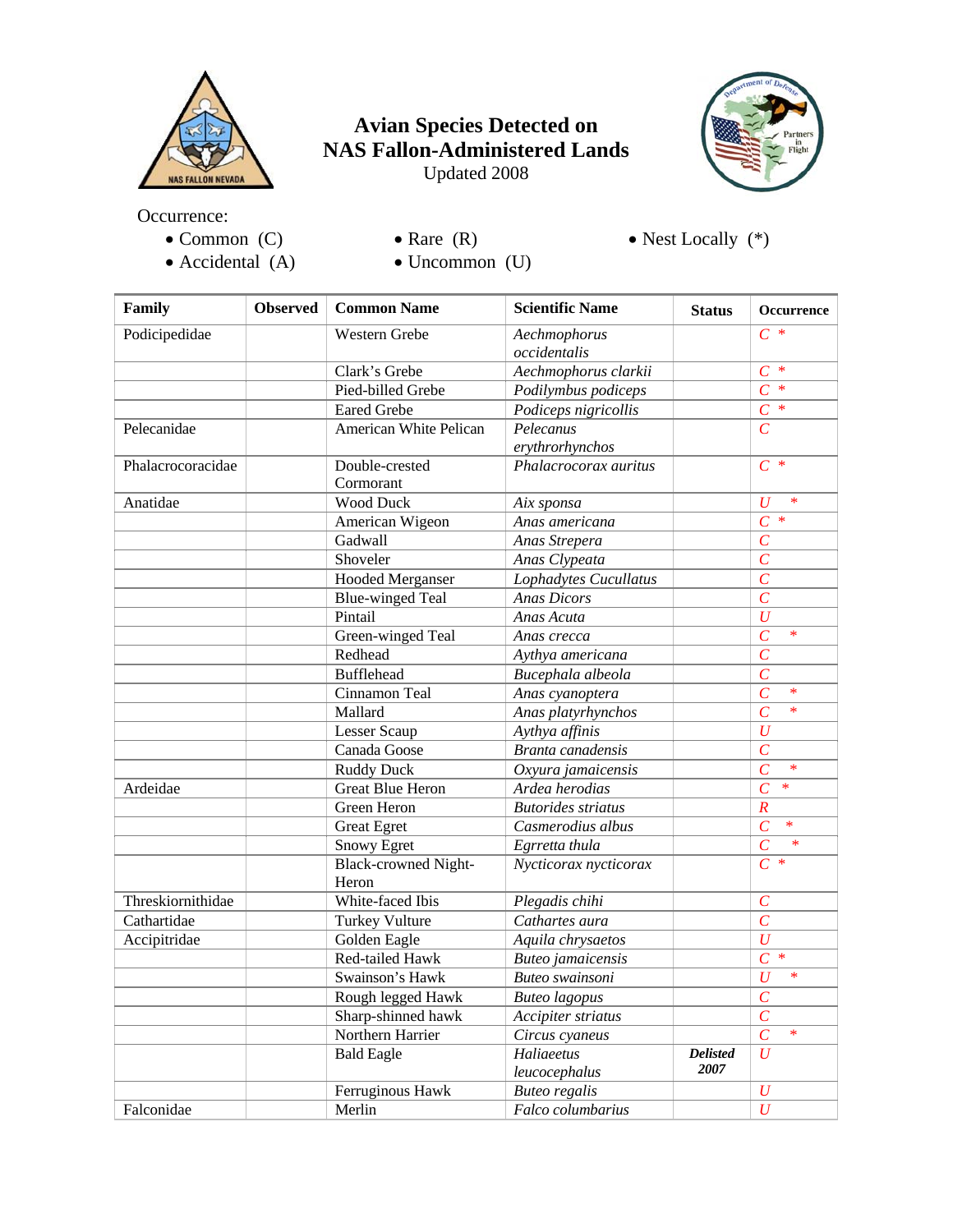| Family           | <b>Observed</b> | <b>Common Name</b>                | <b>Scientific Name</b>       | <b>Status</b>  | Occurrence               |
|------------------|-----------------|-----------------------------------|------------------------------|----------------|--------------------------|
|                  |                 | Prairie Falcon                    | Falco mexicanus              |                | $\boldsymbol{U}$         |
|                  |                 | American Kestrel                  | Falco sparverius             |                | $\overline{C}$<br>$\ast$ |
|                  |                 | Peregrine Falcon                  | Falco peregrinus             |                | $\boldsymbol{U}$         |
| Phasianidae      |                 | Chukar                            | Alectoris chukar             | Non-<br>native | $\ast$<br>$\overline{C}$ |
|                  |                 | California Quail                  | Callipepla californica       |                | $C^*$                    |
|                  |                 | Wild Turkey                       | Meleagris gallopavo          |                | U                        |
|                  |                 | Ring-necked Pheasant              | Phasianus colchicus          | Non-<br>native | $\overline{U}$           |
|                  |                 | Greater Sage-Grouse               | Centrocercus<br>urophasianus |                | $\mathbf R$              |
| Rallidae         |                 | American Coot                     | Fulica americana             |                | $C^*$                    |
|                  |                 | Common Moorhen                    | Gallinula chloropus          |                | $\boldsymbol{U}$         |
|                  |                 | Sora                              | Porzana carolina             |                | $\overline{C}$<br>$\ast$ |
|                  |                 | Virginia Rail                     | Rallus limicola              |                | $C^*$                    |
| Recurvirostridae |                 | American Avocet                   | Recurvirostra                |                | $\mathcal{C}$            |
|                  |                 |                                   | americana                    |                |                          |
|                  |                 | <b>Black-necked Stilt</b>         | Himantopus mexicanus         |                | $\mathcal{C}_{0}^{0}$    |
| Scolopacidae     |                 | Wilson's Snipe                    | Gallinago delicata           |                | $\boldsymbol{U}$         |
|                  |                 | Long-billed Curlew                | Numenius americanus          |                | $\boldsymbol{U}$         |
|                  |                 | Wilson's Phalarope                |                              |                | $\boldsymbol{U}$         |
|                  |                 | Western sandpiper                 | Calidris mauri               |                | $\mathcal{C}_{0}^{0}$    |
| Laridae          |                 | California Gull                   | Larus californicus           |                | $\overline{C}$           |
|                  |                 | Ring-billed Gull                  | Larus delawarensis           |                | $\overline{C}$           |
|                  |                 | Forster's Tern                    | Sterna forsteri              |                | $\overline{C}$           |
|                  |                 | <b>Black Tern</b>                 | Chlidonias niger             |                | $\overline{U}$           |
| Charadriidae     |                 | Killdeer                          | Charadrius vociferus         |                | $\overline{C}$<br>$\ast$ |
| Columbidae       |                 | <b>Mourning Dove</b>              | Zenaida macroura             |                | $\overline{C}$<br>$\ast$ |
|                  |                 | Rock Pigeon                       | Columba livia                | Non-<br>native | $\overline{C}$<br>$\ast$ |
| Strigidae        |                 | Short-eared Owl                   | Asio flammeus                |                | $\boldsymbol{U}$         |
|                  |                 | Long-eared Owl                    | Asio otus                    |                | $\boldsymbol{U}$         |
|                  |                 | Burrowing owl                     | Athene cunicularia           |                |                          |
|                  |                 | Great Horned Owl                  | <b>Bubo</b> virginianus      |                | $\ast$<br>$\mathbf C$    |
| Tytonidae        |                 | <b>Barn Owl</b>                   | Tyto alba                    |                | $\overline{C}$<br>$\ast$ |
| Trochilidae      |                 | Black-chinned<br>Hummingbird      | Archilochus alexandri        |                | $C^*$                    |
|                  |                 | Calliope Hummingbird              | Stellula Calliope            |                | $\boldsymbol{U}$         |
|                  |                 | Broad-tailed                      | Selasphorous                 |                | $\mathcal{C}_{0}^{(n)}$  |
|                  |                 | Hummingbird                       | platycercus                  |                |                          |
|                  |                 | Anna's Hummingbird                | Calypte anna                 |                | $\boldsymbol{R}$         |
| Alcedinidae      |                 | <b>Belted Kingfisher</b>          | Ceryle alcyon                |                | $\mathcal{C}_{0}^{(n)}$  |
| Apodidae         |                 | White-throated Swift              | Aeronautes saxatalis         |                | $\boldsymbol{R}$         |
| Picidae          |                 | Northern (Red-shafted)<br>Flicker | Colaptes auratus             |                | $C^*$                    |
|                  |                 | Downy Woodpecker                  | Picoides pubescens           |                | $U^*$                    |
|                  |                 | Red-naped Sapsucker               | Sphyrapicus nuchalis         |                | $\boldsymbol{R}$         |
|                  |                 | Lewis's Woodpecker                | Melanerpes lewis             |                | $\boldsymbol{R}$         |
| Alaudidae        |                 | Horned Lark                       | Eremophila alpestris         |                | $\overline{C}$<br>$\ast$ |
| Bombycillidae    |                 | Cedar Waxwing                     | Bombycilla cedrorum          |                | $\boldsymbol{U}$         |
| Caprimulgidae    |                 | Common Nighthawk                  | Chordeiles minor             |                | $C^*$                    |
| Cardinalae       |                 | <b>Lark Bunting</b>               | Calamospiza<br>melanocorys   |                | U                        |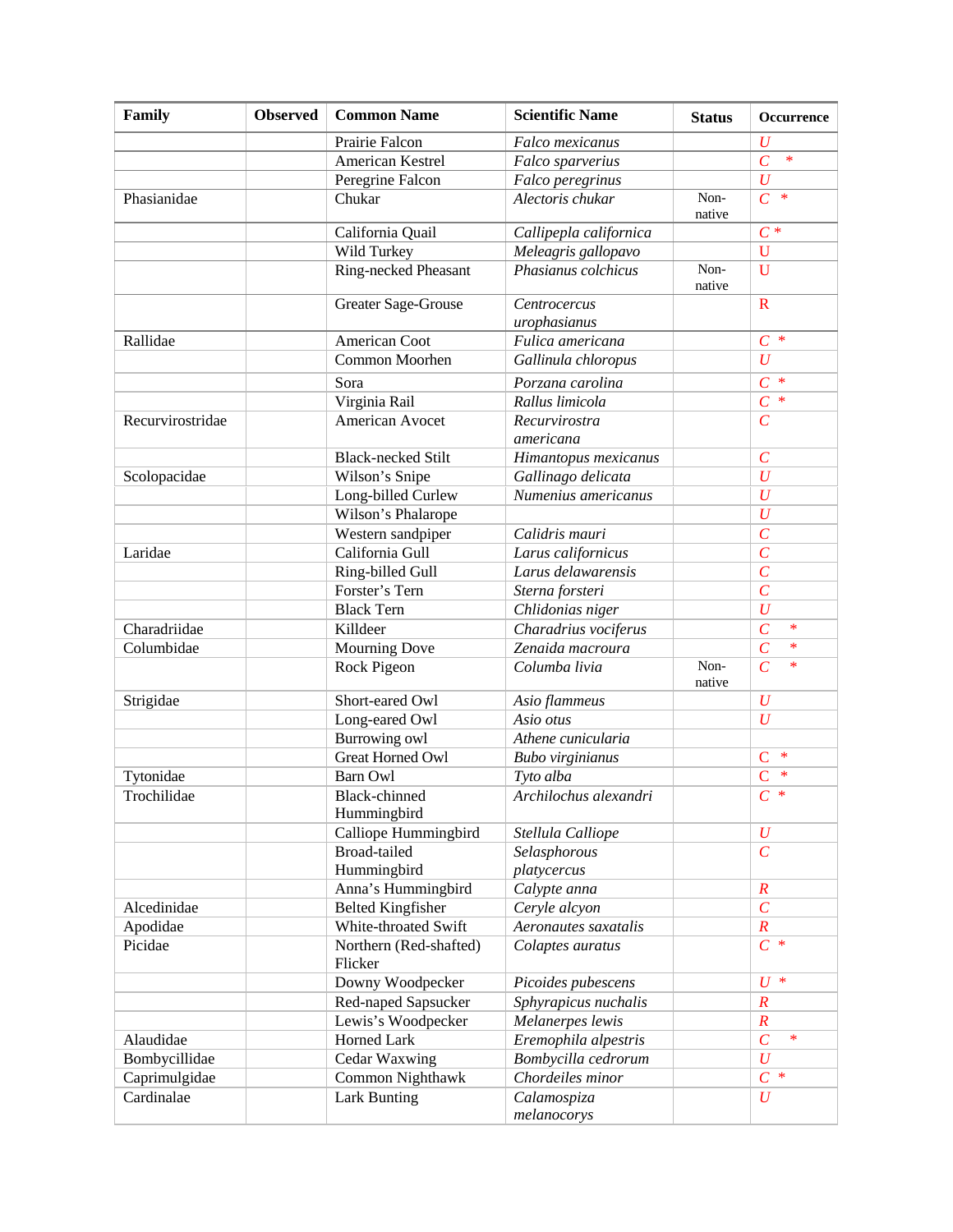| Family         | <b>Observed</b> | <b>Common Name</b>            | <b>Scientific Name</b> | <b>Status</b> | Occurrence                   |
|----------------|-----------------|-------------------------------|------------------------|---------------|------------------------------|
|                |                 | Lazuli Bunting                | Passerina amoena       |               | $\boldsymbol{U}$             |
| Corvidae       |                 | Western Scrub-Jay             | Aphelocoma californica |               | $\boldsymbol{U}$             |
|                |                 | <b>American Crow</b>          | Corvus brachyrhynchos  |               | $\overline{C}$<br>$\ast$     |
|                |                 | Common Raven                  | Corvus corax           |               | $\overline{C}$<br>$\ast$     |
|                |                 | <b>Black-billed Magpie</b>    | Pica pica              |               | $\overline{C}$<br>$\ast$     |
|                |                 | Pinyon Jay                    | Gymnorhinus            |               | $\boldsymbol{U}$             |
|                |                 |                               | cyanocephalus          |               |                              |
| Aegithalidae   |                 | <b>Bushtit</b>                | Psaltriparus Minimus   |               | $\overline{U}$               |
| Emberizidae    |                 | Sage Sparrow                  | Amphispiza belli       |               | $\overline{C}$<br>$\ast$     |
|                |                 | <b>Black-throated Sparrow</b> | Amphispiza bilineata   |               | $\overline{C}$<br>$\ast$     |
|                |                 | Lark Sparrow                  | Chondestes grammacus   |               | $\boldsymbol{U}$             |
|                |                 | Yellow-breasted Chat          | <b>Icteria Virens</b>  |               | $\overline{U}$               |
|                |                 | <b>Blue Grosbeak</b>          | Guiraca Caerulea       |               | $\overline{U}$               |
|                |                 | Green-tailed Towhee           | Pipilo Chlorurus       |               | $\overline{U}$               |
|                |                 | Vesper Sparrow                | Pooecetes gimineus     |               | $\overline{U}$               |
| Vireonidae     |                 | <b>Warbling Vireo</b>         | Vireo Gilvus           |               | $\overline{U}$               |
|                |                 | Lincoln's Sparrow             | Melospiza lincolnii    |               | $\overline{U}$               |
|                |                 | Song Sparrow                  | Melospiza melodia      |               | $\overline{C}$<br>$\ast$     |
|                |                 | Savannah Sparrow              | Passerculus            |               | $\overline{C}$<br>$\ast$     |
|                |                 |                               | sandwichensis          |               |                              |
|                |                 | Fox Sparrow                   | Passerella iliaca      |               | $\overline{U}$               |
|                |                 | Spotted Towhee                | Pipilo maculatus       |               | $\overline{U}$               |
|                |                 | <b>Brewer's Sparrow</b>       | Spizella breweri       |               | $\overline{U}$               |
|                |                 | White-crowned Sparrow         | Zonotrichia leucophrys |               | $\overline{C}$               |
|                |                 | Dark-eyed junco               | Junco hyemalis         |               | $\overline{C}$               |
| Fringillidae   |                 | Pine Siskin                   | Carduelis pinus        |               | $\overline{U}$               |
|                |                 | Lesser Goldfinch              | Carduelis psaltria     |               | $\overline{C}$               |
|                |                 | American Goldfinch            | Carduelis tristis      |               | $\overline{U}$               |
|                |                 | Cassin's Finch                | Carpodacus cassinii    |               | $\boldsymbol{U}$             |
|                |                 | House Finch                   | Carpodacus mexicanus   |               | $\overline{C}$<br>$\ast$     |
| Hirundinidae   |                 | <b>Cliff Swallow</b>          | Petrochelidon          |               | $\overline{C}$<br>$\ast$     |
|                |                 |                               | pyrrhonota             |               |                              |
|                |                 | <b>Barn Swallow</b>           | Hirundo rustica        |               | $\mathcal{C}_{0}^{(n)}$<br>* |
|                |                 | Northern Rough-winged         | Stelgidopteryx         |               | $\overline{U}$<br>$\ast$     |
|                |                 | Swallow                       | serripennis            |               |                              |
|                |                 | <b>Tree Swallow</b>           | Tachycineta bicolor    |               | $\boldsymbol{C}$             |
|                |                 | Violet-green Swallow          | Tachycineta thalassina |               | $\overline{U}$<br>$\ast$     |
| Icterinae      |                 | Red-winged Blackbird          | Agelaius phoeniceus    |               | $\overline{C}$<br>*          |
|                |                 | Brewer's Blackbird            | Euphagus               |               | $\overline{C}$<br>$\ast$     |
|                |                 |                               | cyanocephalus          |               |                              |
|                |                 | <b>Brown-headed Cowbird</b>   | Molothrus ater         |               | $\boldsymbol{U}$<br>$\ast$   |
|                |                 | Yellow-headed Blackbird       | Xanthocephalus         |               | $\overline{C}$<br>$\ast$     |
|                |                 |                               | xanthocephalus         |               |                              |
|                |                 | Tricolored Blackbird          | Agelaius tricolor      |               | $\boldsymbol{U}$<br>$\ast$   |
|                |                 | Great-tailed Grackle          | Quiscalus mexicanus    |               | $\boldsymbol{R}$             |
|                |                 | <b>Bullock's Oriole</b>       | Icterus bullockii      |               | $\overline{C}$<br>$\ast$     |
|                |                 | Western Meadowlark            | Sturnella neglecta     |               | $\overline{C}$<br>$\ast$     |
| Lanidae        |                 | Loggerhead Shrike             | Lanius ludovicianus    |               | $\overline{C}$<br>$\ast$     |
|                |                 | Northern Shrike               | Lanius excubitor       |               | $\overline{R}$               |
| Mimidae        |                 | Northern Mockingbird          | Mimus polyglottos      |               | $\ast$<br>$\boldsymbol{U}$   |
|                |                 | Sage Thrasher                 | Oreoscoptes montanus   |               | $\overline{U}$<br>$\ast$     |
| Ptilogonatidae |                 | Phainopepla                   | Phainopepla Nitens     |               | $\boldsymbol{U}$             |
| Motacillidae   |                 | American Pipit                | Anthus rubescens       |               | $\overline{C}$               |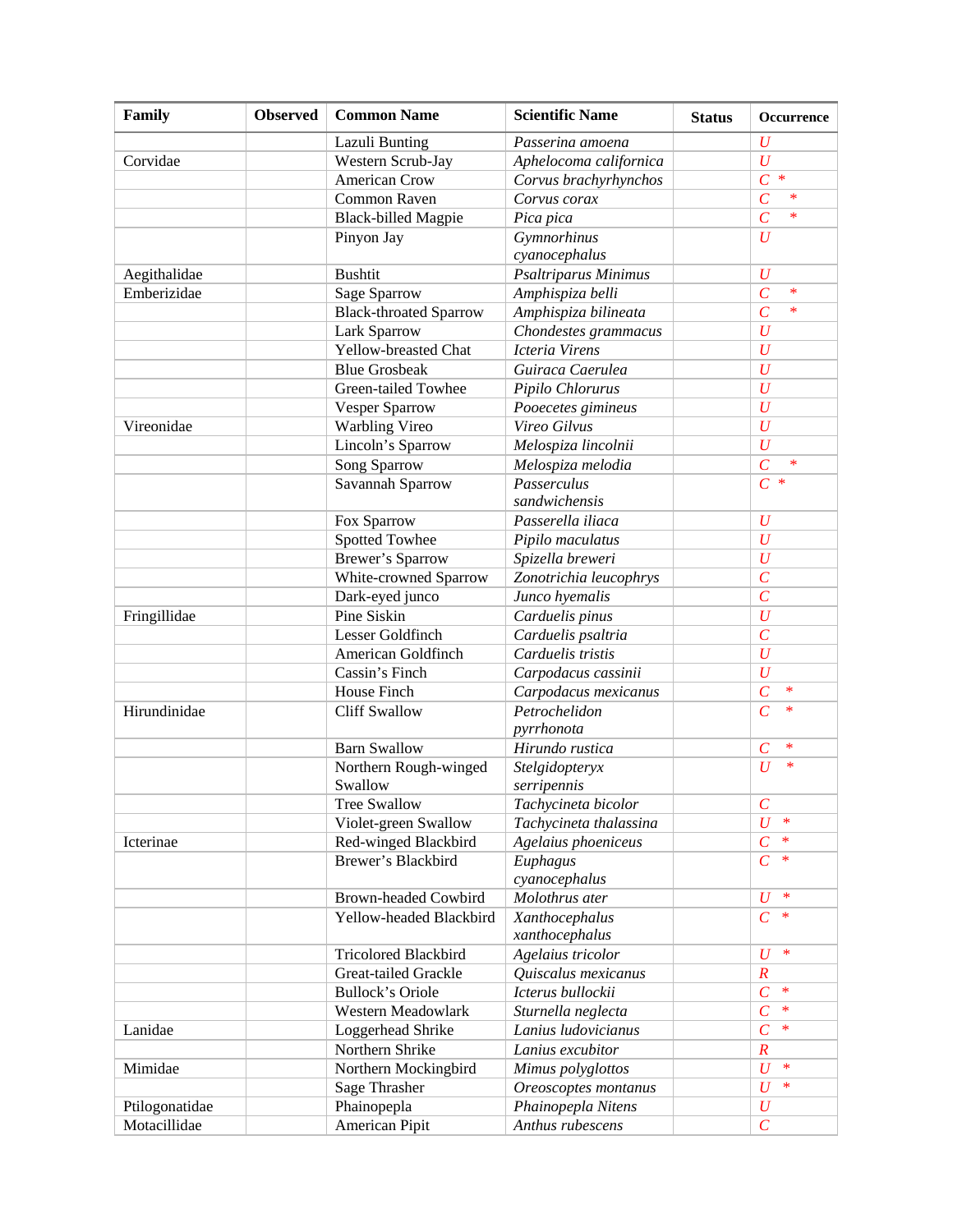| Family        | <b>Observed</b> | <b>Common Name</b>            | <b>Scientific Name</b>  | <b>Status</b>  | Occurrence               |
|---------------|-----------------|-------------------------------|-------------------------|----------------|--------------------------|
| Muscicapidae  |                 | Hermit Thrush                 | Catharus guttatus       |                | U                        |
|               |                 | Ruby-crowned Kinglet          | Regulus calendula       |                | $\overline{U}$           |
|               |                 | American Robin                | Turdus migratorius      |                | $\overline{C}$<br>$\ast$ |
|               |                 | <b>Blue-gray Gnat Catcher</b> | Poliotila Caerulea      |                | $\overline{U}$           |
|               |                 | Mountain Bluebird             | Sialia currucoides      |                | $\boldsymbol{U}$         |
|               |                 | Western Bluebird              | Sialia mexicana         |                | $\overline{U}$           |
| Paridae       |                 | Mountain Chickadee            | Poecile gambeli         |                | $\overline{U}$           |
| Parulinae     |                 | <b>Yellow Warbler</b>         | Dendroica petechia      |                | $C^*$                    |
|               |                 | Yellow-rumped                 | Dendroica coronata      |                | $C^*$                    |
|               |                 | (Audubon's) Warbler           |                         |                |                          |
|               |                 | Virginia's Warbler            | Vermivora virginiae     |                | $\boldsymbol{U}$         |
|               |                 | Wilson's Warbler              | Wilsonia pusilla        |                | $\overline{C^*}$         |
|               |                 | Orange-crowned Warbler        | Vermivora celata        |                | $\overline{C}$           |
|               |                 | Common Yellowthroat           | Geothlypis trichas      |                | $U^*$                    |
| Passeridae    |                 | House Sparrow                 | Passer domesticus       | Non-<br>native | $C^*$                    |
| Sittidae      |                 | <b>Red-breasted Nuthatch</b>  | Sitta canadensis        |                | $\boldsymbol{U}$         |
| Sturnidae     |                 | <b>European Starling</b>      | Sturnus vulgaris        | Non-<br>native | $\overline{C}$<br>$\ast$ |
| Thraupinae    |                 | Western Tanager               | Piranga ludoviciana     |                | $\boldsymbol{U}$         |
| Troglodytidae |                 | Marsh Wren                    | Cistothorus palustris   |                | $C^*$                    |
|               |                 | Rock Wren                     | Salpinctes obsoletus    |                | $\ast$<br>$\overline{U}$ |
|               |                 | House Wren                    | Troglodytes aedon       |                | $\ast$<br>$\overline{C}$ |
|               |                 | Bewick's Wren                 | Troglodytes bewickii    |                | $\overline{C}$<br>$\ast$ |
|               |                 | Winter Wren                   | Troglodytes troglodytes |                | $\overline{R}$           |
| Tyrannidae    |                 | Western Wood-Pewee            | Contopus sordidulus     |                | $\boldsymbol{U}$         |
|               |                 | <b>Willow Flycatcher</b>      | Empidonax trallii       |                | $\boldsymbol{U}$         |
|               |                 | Ash-throated Flycatcher       | Myiarchus cinerascens   |                | $\overline{U}$           |
|               |                 | Say's Phoebe                  | Sayornis saya           |                | $U^*$                    |
|               |                 | Gray flycatcher               | Empidonax wrightii      |                | U                        |
|               |                 | Western Kingbird              | Tyrannus verticalis     |                | $\overline{C}$<br>$\ast$ |

## **Migratory Bird Species of Conservation Concern for the Great Basin**

| <b>Common Name</b>             | <b>Scientific Name</b>           | <b>Status</b>   | <b>Typical Habitat</b> |
|--------------------------------|----------------------------------|-----------------|------------------------|
| Swainson's Hawk                | Buteo swainsoni                  | Nevada S2B      | AG,SG, PS,             |
| Ferruginous Hawk               | <b>Buteo regalis</b>             | NV S3           | AG,SG, PS,             |
| Golden Eagle                   | Aquila chrysaetos                |                 | PS, SG,                |
| Peregrine Falcon               | Falco peregrinus                 | <b>Delisted</b> | PS, AG,                |
| Prairie Falcon                 | Falco mexicanus                  |                 | PS, AG                 |
| <b>Yellow Rail</b>             | Coturnicops noveboracensis       |                 | WT,AG                  |
| American Golden-Plover         | Pluvialis dominica               |                 | AG, WT                 |
| <b>Snowy Plover</b>            | Charadrius alexandrinus          |                 | PL, WT                 |
| American Avocet                | Recurvirostra americana          |                 | AG, WT                 |
| Solitary Sandpiper             | Tringa solitaria                 |                 | AG, WT                 |
| Whimbrel                       | Numenius phaeopus                |                 | AG, WT                 |
| Long-billed Curlew             | Numenius americanus              |                 | AG, WT                 |
| Marbled Godwit                 | Limosa fedoa                     |                 | AG, WT                 |
| Sanderling                     | Calidris alba                    |                 | AG, WT                 |
| Wilson's Phalarope             | Phalaropus tricolor              |                 | AG, WT                 |
| (Western) Yellow-billed Cuckoo | Coccyzus americanus occidentalis |                 | WT,AG,                 |